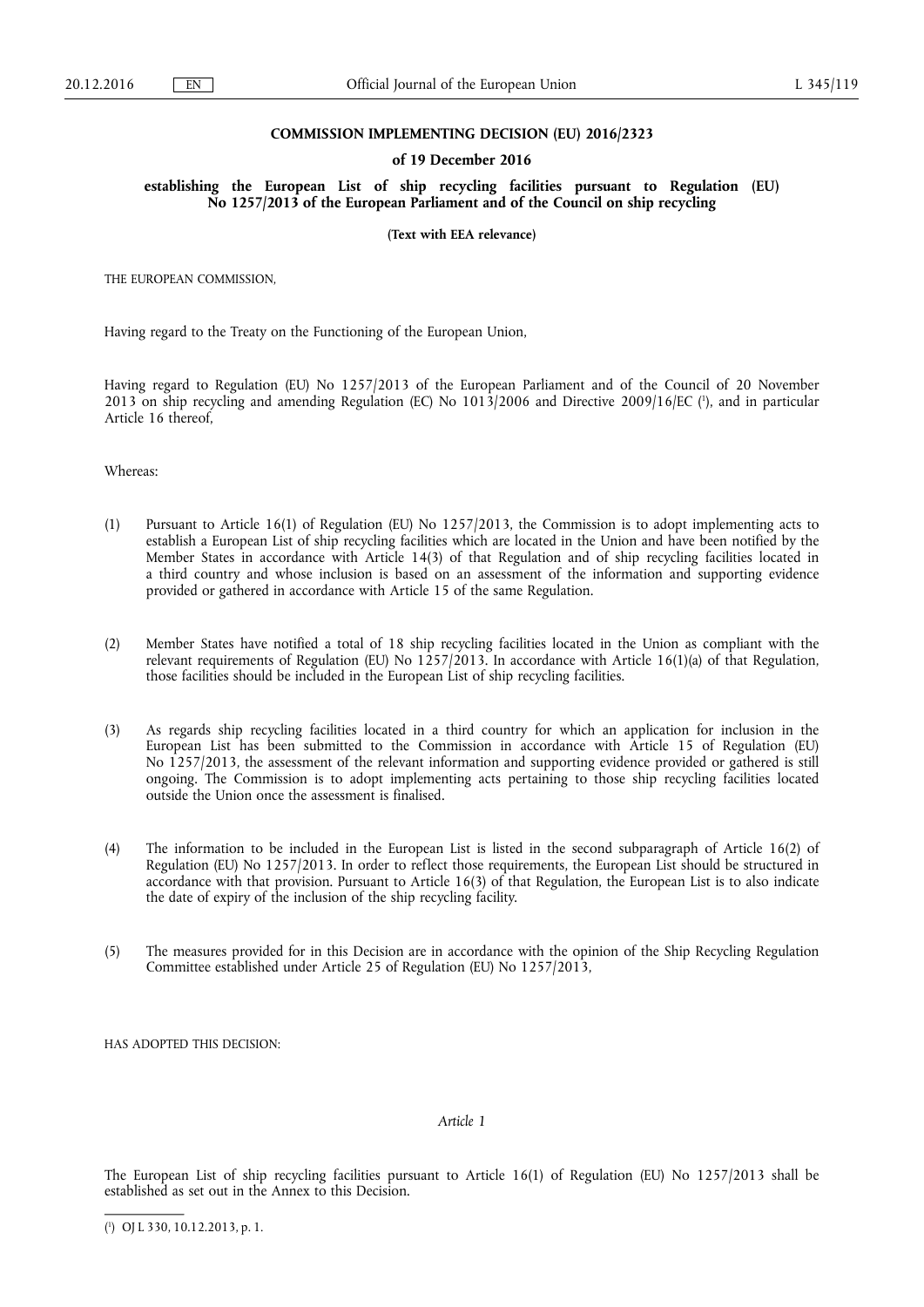## *Article 2*

This Decision shall enter into force on the twentieth day following that of its publication in the *Official Journal of the European Union*.

Done at Brussels, 19 December 2016.

*For the Commission The President*  Jean-Claude JUNCKER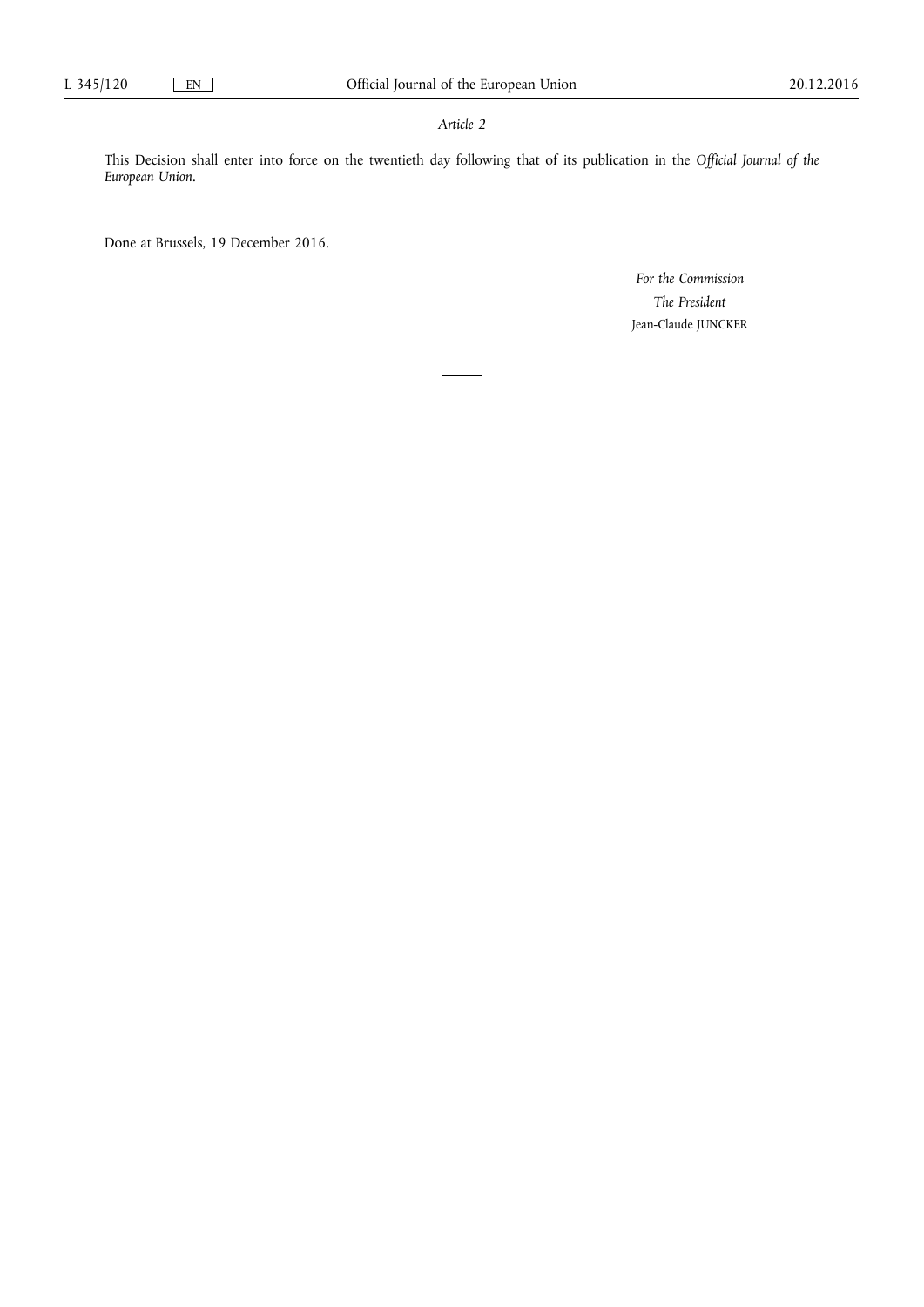20.12.2016

 $EM$ 

 $1.345/121$ 

*ANNEX* 

## **EUROPEAN LIST OF SHIP RECYCLING FACILITIES PURSUANT TO ARTICLE 16(1) OF REGULATION (EU) No 1257/2013**

# **Ship recycling facilities located in a Member State of the Union**

| Name of the facility                                                                                                                     | Method of recycling                                                                                                           | Type and size of ships that can<br>be recycled                                                                                                                                               | Limitations and conditions<br>under which the ship recyc-<br>ling facility operates,<br>including as regards hazard-<br>ous waste management   | Details on the explicit or<br>tacit procedure for the<br>approval of the ship recyc-<br>ling plan by the competent<br>authority $(1)$ | Maximum annual ship recycling<br>output, calculated as the sum of<br>the weight of ships expressed in<br>LDT that have been recycled in<br>a given year in that facility $(2)$ | Date of expiry<br>of inclusion in<br>the European<br>List $(3)$ |
|------------------------------------------------------------------------------------------------------------------------------------------|-------------------------------------------------------------------------------------------------------------------------------|----------------------------------------------------------------------------------------------------------------------------------------------------------------------------------------------|------------------------------------------------------------------------------------------------------------------------------------------------|---------------------------------------------------------------------------------------------------------------------------------------|--------------------------------------------------------------------------------------------------------------------------------------------------------------------------------|-----------------------------------------------------------------|
|                                                                                                                                          |                                                                                                                               |                                                                                                                                                                                              | <b>BELGIUM</b>                                                                                                                                 |                                                                                                                                       |                                                                                                                                                                                |                                                                 |
| NV Galloo Recycling<br>Ghent<br>Scheepszatestraat 9<br>9000 Gent<br>Belgium<br>Phone: +32 92512521<br>Email: peter.wyntin@<br>galloo.com | Alongside<br>(wet<br>berth), slope                                                                                            | All types of ships as defined<br>in Article $3(1)$ of Regulation<br>(EU) No 1257/2013<br>Maximum ship dimensions:<br>Length: 265 meters<br>Width: 36 meters<br>Draught: 12,5 meters          | <b>DENMARK</b>                                                                                                                                 | approval,<br>Tacit<br>with<br>a maximum review pe-<br>riod of 30 days                                                                 | 34 000 (4)                                                                                                                                                                     | 31 March<br>2020                                                |
|                                                                                                                                          |                                                                                                                               |                                                                                                                                                                                              |                                                                                                                                                |                                                                                                                                       |                                                                                                                                                                                |                                                                 |
| Fornæs ApS<br>Rolshøjvej 12-16<br>8500 Grenå<br>Denmark<br>www.fornaes.dk                                                                | Dismantling<br>by<br>quay and subse-<br>quent scrapping<br>on impermeable<br>floors with effec-<br>tive drainage sys-<br>tems | All types of ships as defined<br>in Article 3(1) of Regulation<br>(EU) No 1257/2013<br>Maximum ship dimensions:<br>Length: 150 meters<br>Width: 25 meters<br>Draught: 6 meters<br>GT: 10 000 | The<br>municipality<br>of<br>Norddjurs has the right to<br>allocate Hazardous waste<br>for environmentally ap-<br>proved reception facilities. | Tacit approval, maximum<br>review period of 2 weeks                                                                                   | 30 000 (5)                                                                                                                                                                     | 30 June 2021                                                    |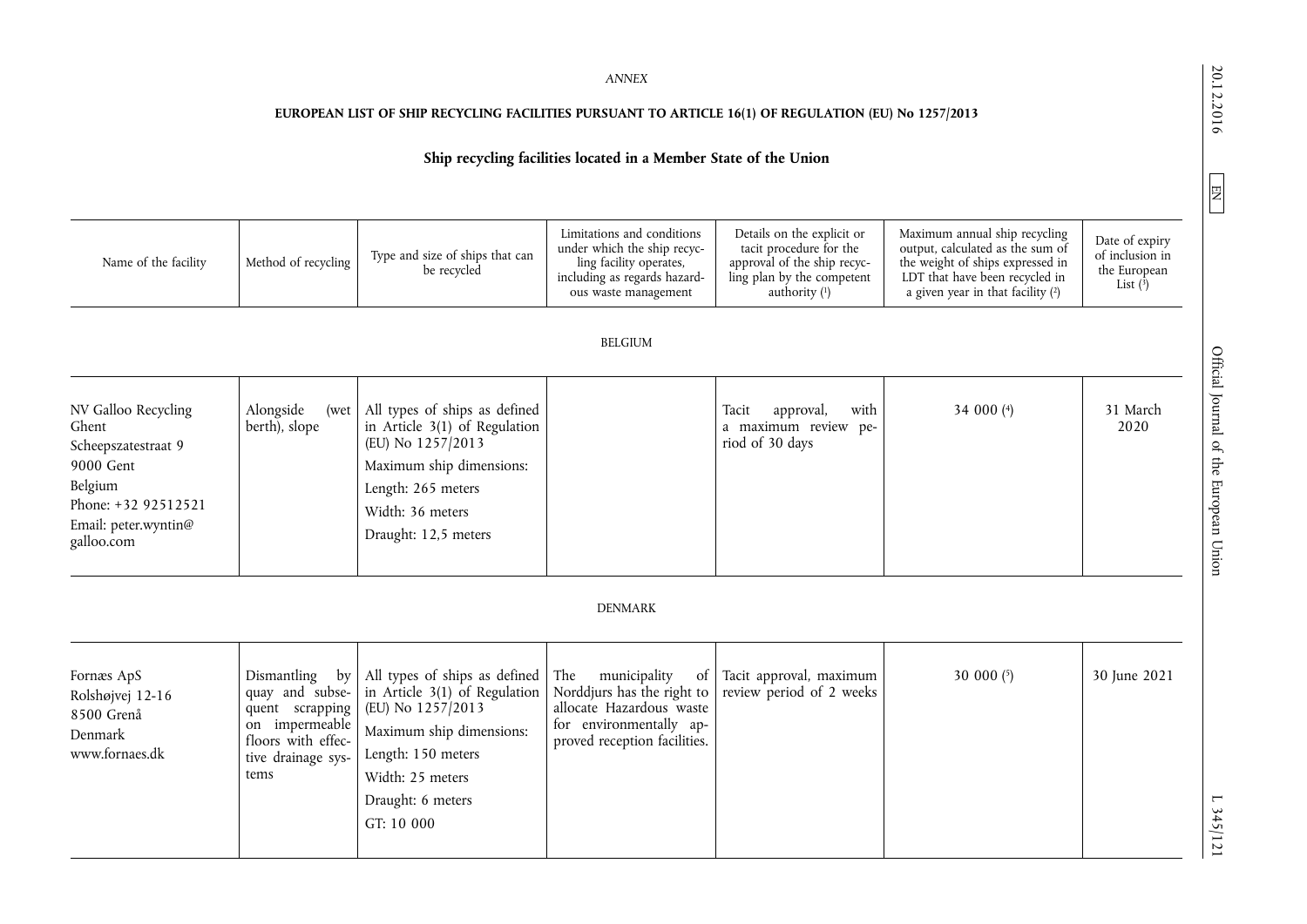| Name of the facility                                                                                                                                                                                                                        | Method of recycling                                                                                                           | Type and size of ships that can<br>be recycled                                                                                                                                               | Limitations and conditions<br>under which the ship recyc-<br>ling facility operates,<br>including as regards hazard-<br>ous waste management | Details on the explicit or<br>tacit procedure for the<br>approval of the ship recyc-<br>ling plan by the competent<br>authority $(1)$ | Maximum annual ship recycling<br>output, calculated as the sum of<br>the weight of ships expressed in<br>LDT that have been recycled in<br>a given year in that facility $(2)$ | Date of expiry<br>of inclusion in<br>the European<br>List $(3)$ |
|---------------------------------------------------------------------------------------------------------------------------------------------------------------------------------------------------------------------------------------------|-------------------------------------------------------------------------------------------------------------------------------|----------------------------------------------------------------------------------------------------------------------------------------------------------------------------------------------|----------------------------------------------------------------------------------------------------------------------------------------------|---------------------------------------------------------------------------------------------------------------------------------------|--------------------------------------------------------------------------------------------------------------------------------------------------------------------------------|-----------------------------------------------------------------|
| Smedegaarden A/S<br>Vikingkaj 5<br>6700 Esbjerg<br>Denmark<br>www.smedegaarden.net                                                                                                                                                          | Dismantling<br>by<br>quay and subse-<br>quent scrapping<br>on impermeable<br>floors with effec-<br>tive drainage sys-<br>tems | All types of ships as defined<br>in Article 3(1) of Regulation<br>(EU) No 1257/2013<br>Maximum ship dimensions:<br>Length: 170 meters<br>Width: 40 meters<br>Draught: 7,5 meters             |                                                                                                                                              | Tacit approval, maximum<br>review period of 2 weeks                                                                                   | 20 000 (6)                                                                                                                                                                     | 15 September<br>2021                                            |
|                                                                                                                                                                                                                                             |                                                                                                                               |                                                                                                                                                                                              | <b>FRANCE</b>                                                                                                                                |                                                                                                                                       |                                                                                                                                                                                |                                                                 |
| <b>GARDET &amp; DE BEZENAC</b><br>Recycling/Groupe<br><b>BAUDELET</b><br><b>ENVIRONNEMENT - GIE</b><br>MUG<br>616, Boulevard Jules<br>Durand<br>76600 Le Havre<br>France<br>Phone: +33 235557750<br>Email: p.dupalut@gardet-<br>bezenac.com | Floating and slip-<br>way                                                                                                     | All types of vessels as defined<br>in Article 3(1) of Regulation<br>(EU) No 1257/2013<br>Maximum ship dimensions:<br>Length: 150 meters<br>Width: 18 meters<br>LDT: 7 000                    | Environmental limitations<br>are defined in the prefec-<br>tural authorisation.                                                              | Explicit approval $-$ The<br>competent authority for<br>the approval decision is<br>the Ministry of environ-<br>ment.                 | 16 000 $(7)$                                                                                                                                                                   | 30 December<br>2021                                             |
| Grand Port Maritime de<br>Bordeaux<br>152, Quai de Bacalan -<br>$CS$ 41320 - 33082<br>Bordeaux Cedex<br>France<br>Phone: +33 556905800<br>Email: p-brocart@<br>bordeaux-port.fr                                                             | Alongside,<br>dry-<br>dock                                                                                                    | All types of vessels as defined<br>in Article 3(1) of Regulation<br>(EU) No 1257/2013<br>Maximum ship dimensions<br>(drydock):<br>Length: 240 meters<br>Width: 37 meters<br>Depth: 17 meters | Environmental limitations<br>are defined in the prefec-<br>tural authorisation.                                                              | Explicit approval - The<br>competent authority for<br>the approval decision is<br>the Ministry of environ-<br>ment.                   | 18 000 $($ <sup>8</sup> $)$                                                                                                                                                    | 21 October<br>2021                                              |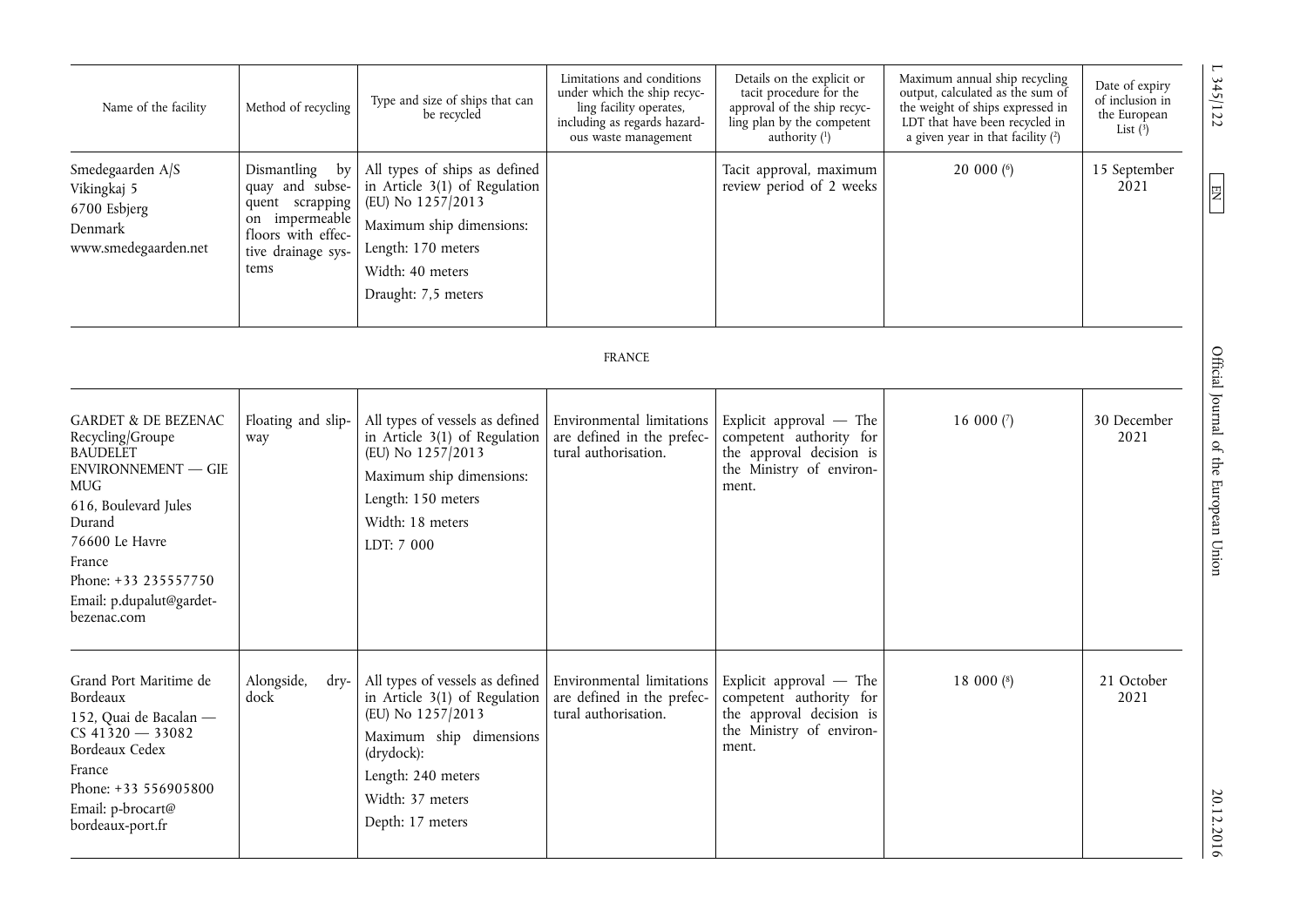| Name of the facility                                                                                                                                                             | Method of recycling        | Type and size of ships that can<br>be recycled                                                                                                                                                 | Limitations and conditions<br>under which the ship recyc-<br>ling facility operates,<br>including as regards hazard-<br>ous waste management | Details on the explicit or<br>tacit procedure for the<br>approval of the ship recyc-<br>ling plan by the competent<br>authority $(1)$ | Maximum annual ship recycling<br>output, calculated as the sum of<br>the weight of ships expressed in<br>LDT that have been recycled in<br>a given year in that facility (2) | Date of expiry<br>of inclusion in<br>the European<br>List $(3)$ | 20.12.2016 |
|----------------------------------------------------------------------------------------------------------------------------------------------------------------------------------|----------------------------|------------------------------------------------------------------------------------------------------------------------------------------------------------------------------------------------|----------------------------------------------------------------------------------------------------------------------------------------------|---------------------------------------------------------------------------------------------------------------------------------------|------------------------------------------------------------------------------------------------------------------------------------------------------------------------------|-----------------------------------------------------------------|------------|
| Les Recycleurs bretons<br>Zone Industrielle de<br>Kerbriant $-29610$<br>Plouigneau<br>Plouigneau<br>France<br>Phone: +33 611747401<br>Email: Jm.abiven@<br>recycleurs-bretons.fr | Alongside,<br>dry-<br>dock | All types of vessels as defined<br>in Article $3(1)$ of Regulation<br>(EU) No 1257/2013<br>Maximum ship dimensions<br>(drydock):<br>Length: 225 meters<br>Width: 34 meters<br>Depth: 27 meters | Environmental limitations<br>are defined in the prefec-<br>tural authorisation.                                                              | Explicit approval $-$ The<br>competent authority for<br>the approval decision is<br>the Ministry of environ-<br>ment.                 | 5 500 $(9)$                                                                                                                                                                  | 24 May 2021                                                     | 厚          |
|                                                                                                                                                                                  |                            |                                                                                                                                                                                                |                                                                                                                                              |                                                                                                                                       |                                                                                                                                                                              |                                                                 | Offici     |

# LATVIA

| $A/S$ Tosmares<br>kuģubūvētava'<br>Generāļa Baloža street | (wet berth and<br>dry dock) | Ship dismantling   All types of ships as defined   See national permit No  <br>in Article $3(1)$ of Regulation<br>(EU) No 1257/2013 | $LI-10-IB-0024.$ | Explicit approval $-$ writ-<br>notification<br>in<br>ten<br>30 working days | 0(10) | 11 June 2020 |
|-----------------------------------------------------------|-----------------------------|-------------------------------------------------------------------------------------------------------------------------------------|------------------|-----------------------------------------------------------------------------|-------|--------------|
| 42/44, Liepaja, LV-3402                                   |                             | Maximum ship dimensions:                                                                                                            |                  |                                                                             |       |              |
| Latvia                                                    |                             | Length: 165 m                                                                                                                       |                  |                                                                             |       |              |
| Phone: +371 63401919<br>Email: shipyard@tosmare.lv        |                             | Width: 22 m                                                                                                                         |                  |                                                                             |       |              |
|                                                           |                             | Depth: 7 m                                                                                                                          |                  |                                                                             |       |              |
|                                                           |                             | DWT: 14 000                                                                                                                         |                  |                                                                             |       |              |
|                                                           |                             | GT: 200-12 000                                                                                                                      |                  |                                                                             |       |              |
|                                                           |                             | Weight: 100-5 000 tonnes                                                                                                            |                  |                                                                             |       |              |
|                                                           |                             | LDT: 100-5 000                                                                                                                      |                  |                                                                             |       |              |
|                                                           |                             |                                                                                                                                     |                  |                                                                             |       |              |
|                                                           |                             |                                                                                                                                     |                  |                                                                             |       |              |

20.12.2016 L 345/123 Official Journal of the European Union EN Official Journal of the European Union

 $1.345/123$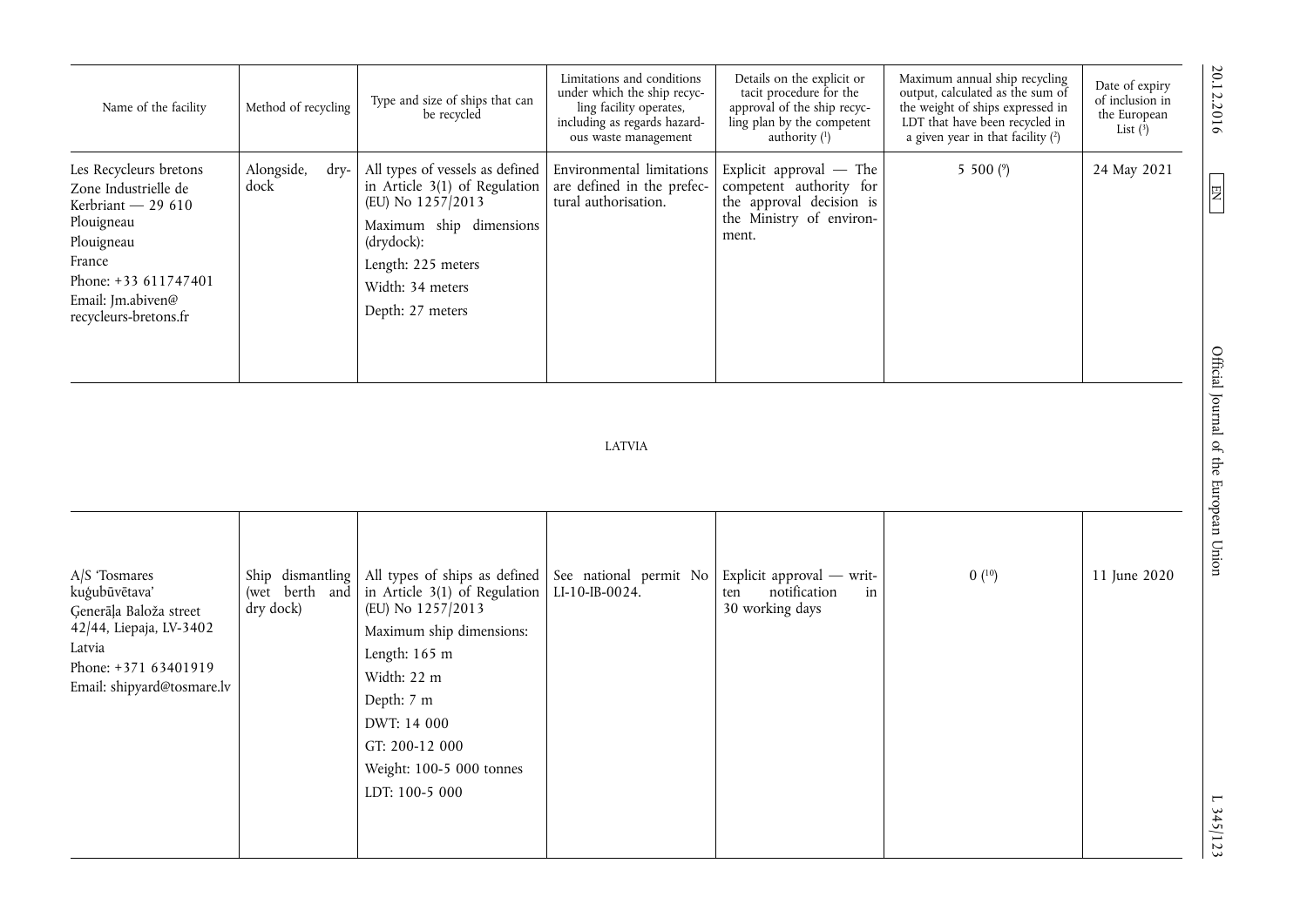| Name of the facility                                                                                                                                                                                 | Method of recycling         | Type and size of ships that can<br>be recycled                                                                                                                                               | Limitations and conditions<br>under which the ship recyc-<br>ling facility operates,<br>including as regards hazard-<br>ous waste management | Details on the explicit or<br>tacit procedure for the<br>approval of the ship recyc-<br>ling plan by the competent<br>authority $(1)$ | Maximum annual ship recycling<br>output, calculated as the sum of<br>the weight of ships expressed in<br>LDT that have been recycled in<br>a given year in that facility (2) | $\overline{\phantom{0}}$<br>345/124<br>Date of expiry<br>of inclusion in<br>the European<br>List $(3)$ |
|------------------------------------------------------------------------------------------------------------------------------------------------------------------------------------------------------|-----------------------------|----------------------------------------------------------------------------------------------------------------------------------------------------------------------------------------------|----------------------------------------------------------------------------------------------------------------------------------------------|---------------------------------------------------------------------------------------------------------------------------------------|------------------------------------------------------------------------------------------------------------------------------------------------------------------------------|--------------------------------------------------------------------------------------------------------|
|                                                                                                                                                                                                      |                             |                                                                                                                                                                                              | <b>LITHUANIA</b>                                                                                                                             |                                                                                                                                       |                                                                                                                                                                              | $\mathbf{EN}^-$                                                                                        |
| <b>UAB APK</b><br>Minijos 180 (berth 133A),<br>LT 93269, Klaipėda,<br>Lithuania<br>Phone: +370 46365776<br>Fax +370 46365776<br>Email: uab.apk@gmail.com                                             | Alongside<br>(wet<br>berth) | All types of ships as defined<br>in Article $3(1)$ of Regulation<br>(EU) No 1257/2013<br>Maximum ship dimensions:<br>Length: 130 meters<br>Width: 35 meters<br>Depth: 10 meters<br>GT: 3 500 | See national permit No<br>TL-KL.1-15/2015                                                                                                    | Explicit approval $-$ writ-<br>notification<br>in<br>ten<br>30 working days                                                           | $1500$ $(11)$                                                                                                                                                                | 17 March<br>2020                                                                                       |
| <b>UAB</b> Armar<br>Minijos 180 (berth 127A),<br>LT 93269, Klaipėda,<br>Lithuania<br>Phone: +370 68532607<br>Email: armar.uab@gmail.<br>il.com: albatrosas33@<br>gmail.com                           | Alongside<br>(wet<br>berth) | All types of ships as defined<br>in Article 3(1) of Regulation<br>(EU) No 1257/2013<br>Maximum ship dimensions:<br>Length: 80 meters<br>Width: 16 meters<br>Depth: 6 meters<br>GT: 1 500     | See national permit No<br>TL-KL.1-16/2015                                                                                                    | Explicit approval $-$ writ-<br>notification<br>ten<br>in<br>30 working days                                                           | 3 910 (12)                                                                                                                                                                   | Official Journal of the European Union<br>17 March<br>2020                                             |
| UAB Vakaru refonda<br>Minijos 180(berth 129,<br>130, 131A, 131, 132,<br>133A), LT 93269,<br>Klaipėda,<br>Lithuania<br>Phone: $+370$<br>46483940/483891<br>Fax +370 46483891<br>Email: refonda@wsy.lt | Alongside<br>(wet<br>berth) | All types of ships as defined<br>in Article 3(1) of Regulation<br>(EU) No 1257/2013<br>Maximum ship dimensions:<br>Length: 230 meters<br>Width: 55 meters<br>Depth: 14 meters<br>GT: 70 000  | See national permit No<br>$(11.2) - 30 - 161/2011$ /TL-<br>KL.1-18/2015                                                                      | Explicit approval - writ-<br>notification<br>in<br>ten<br>30 working days                                                             | 20 140 (13)                                                                                                                                                                  | 21 May 2020<br>20.12.2016                                                                              |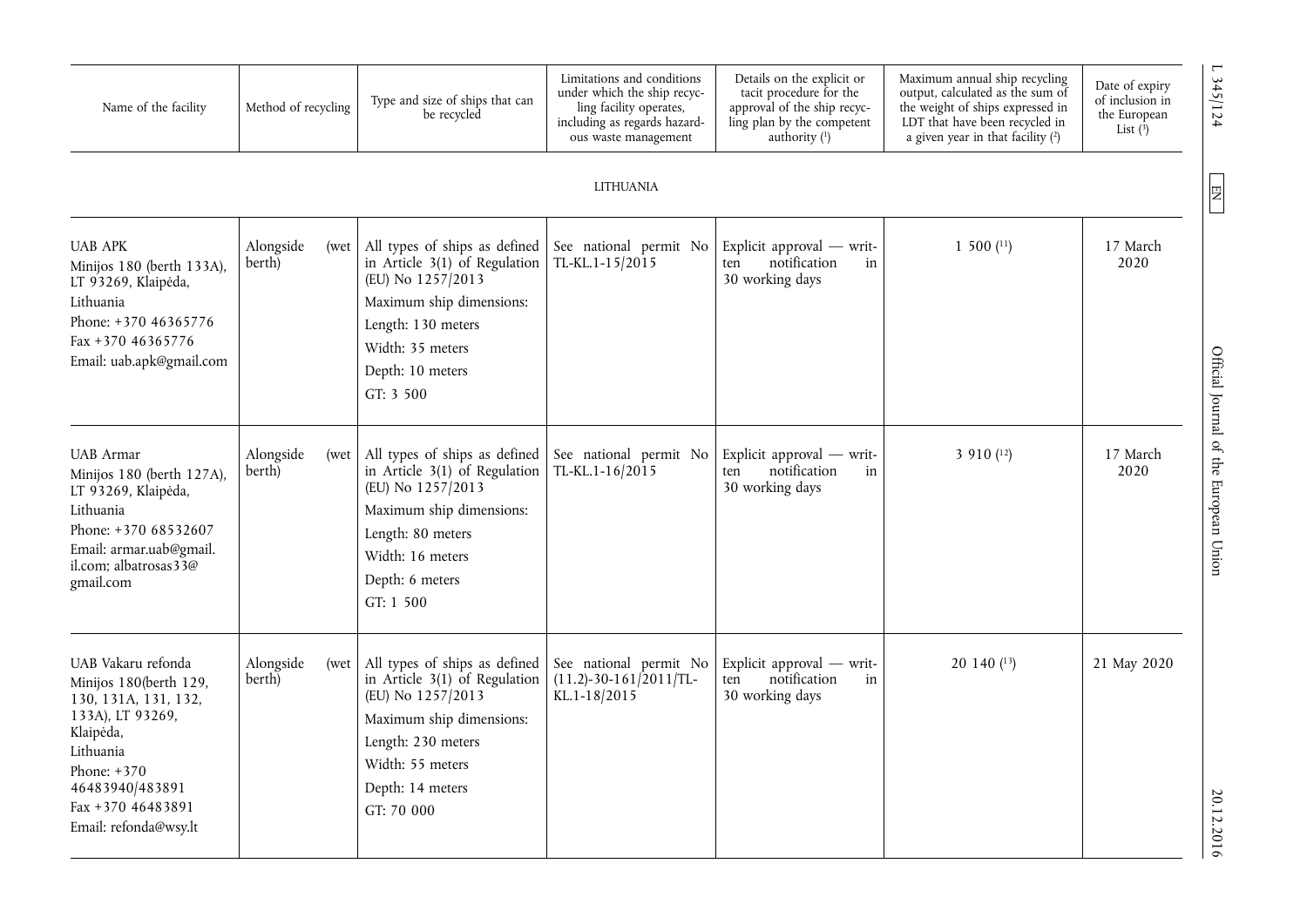| Name of the facility                                                                                                                                                                                   | Method of recycling                                     | Type and size of ships that can<br>be recycled                                                                                                                                                                                                                     | Limitations and conditions<br>under which the ship recyc-<br>ling facility operates,<br>including as regards hazard-<br>ous waste management         | Details on the explicit or<br>tacit procedure for the<br>approval of the ship recyc-<br>ling plan by the competent<br>authority $(1)$ | Maximum annual ship recycling<br>output, calculated as the sum of<br>the weight of ships expressed in<br>LDT that have been recycled in<br>a given year in that facility $(2)$ | Date of expiry<br>of inclusion in<br>the European<br>List $(3)$ | 20.12.2016                             |
|--------------------------------------------------------------------------------------------------------------------------------------------------------------------------------------------------------|---------------------------------------------------------|--------------------------------------------------------------------------------------------------------------------------------------------------------------------------------------------------------------------------------------------------------------------|------------------------------------------------------------------------------------------------------------------------------------------------------|---------------------------------------------------------------------------------------------------------------------------------------|--------------------------------------------------------------------------------------------------------------------------------------------------------------------------------|-----------------------------------------------------------------|----------------------------------------|
|                                                                                                                                                                                                        |                                                         |                                                                                                                                                                                                                                                                    | THE NETHERLANDS                                                                                                                                      |                                                                                                                                       |                                                                                                                                                                                |                                                                 | $\boxed{2}$                            |
| Keppel-Verolme<br>Prof. Gerbrandyweg 25<br>3197 KK Rotterdam-Botlek<br>The Netherlands<br>Phone: +31 181234353<br>Email: mzoethout@<br>keppelverolme.nl                                                | Shipbreaking                                            | Maximum ship dimensions:<br>Length: 405 meters<br>Width: 90 meters<br>Depth: 11,6 meters                                                                                                                                                                           | The site has a permit to<br>operate; this permit con-<br>tains limitations and con-<br>ditions to operate in<br>an environmental sound<br>manner.    | Explicit approval                                                                                                                     | 52 000 (14)                                                                                                                                                                    | 21 July 2021                                                    |                                        |
| Scheepsrecycling<br>Nederland B.V.<br>Havenweg 1; 3295 XZ<br>s-Gravendeel<br>Postbus 5234; 3295 ZJ<br>s-Gravendeel<br>The Netherlands<br>Phone: +31 786736055<br>Email: info@sloperij-<br>nederland.nl | Shipbreaking                                            | Maximum ship dimensions:<br>Length: 200 meters<br>Width: 33 meters<br>Depth: 6 meters<br>Height: 45 meters (Botlek-<br>bridge)Recycling operations<br>start on water to make the<br>hull lighter; the winch to<br>haul ships on the ramp can<br>pull 2 000 tonnes. | The site has a permit to<br>operate; this permit con-<br>tains limitations and con-<br>ditions to operate in an<br>environmental<br>sound<br>manner. | Explicit approval                                                                                                                     | $9300(^{15})$                                                                                                                                                                  | 27 September<br>2021                                            | Official Journal of the European Union |
|                                                                                                                                                                                                        |                                                         |                                                                                                                                                                                                                                                                    | <b>POLAND</b>                                                                                                                                        |                                                                                                                                       |                                                                                                                                                                                |                                                                 |                                        |
| ALMEX Sp. Z o.o.<br>ul. Ks. Stanislawa Kujota 1<br>70-605 Szczecin<br>Poland                                                                                                                           | Piers and recy-<br>cling plots on<br>land-sea interface | Any type of vessel.<br>Maximum ship dimensions:<br>Length: 120 meters<br>Width: 20 meters<br>Depth: 6 meters<br>DWT: 6 000<br>GT: 2 500<br>LDT: 2 500                                                                                                              | WOŚ.<br>See<br>permit<br>II.7243.7.4.2014.IB                                                                                                         | Explicit approval<br>(details to be provided in<br>early 2017 once new<br>domestic legislation en-<br>ters into force)                | 4 000 $(16)$                                                                                                                                                                   | 30 June 2017                                                    | $L$ 345/125                            |

 $L \frac{345}{125}$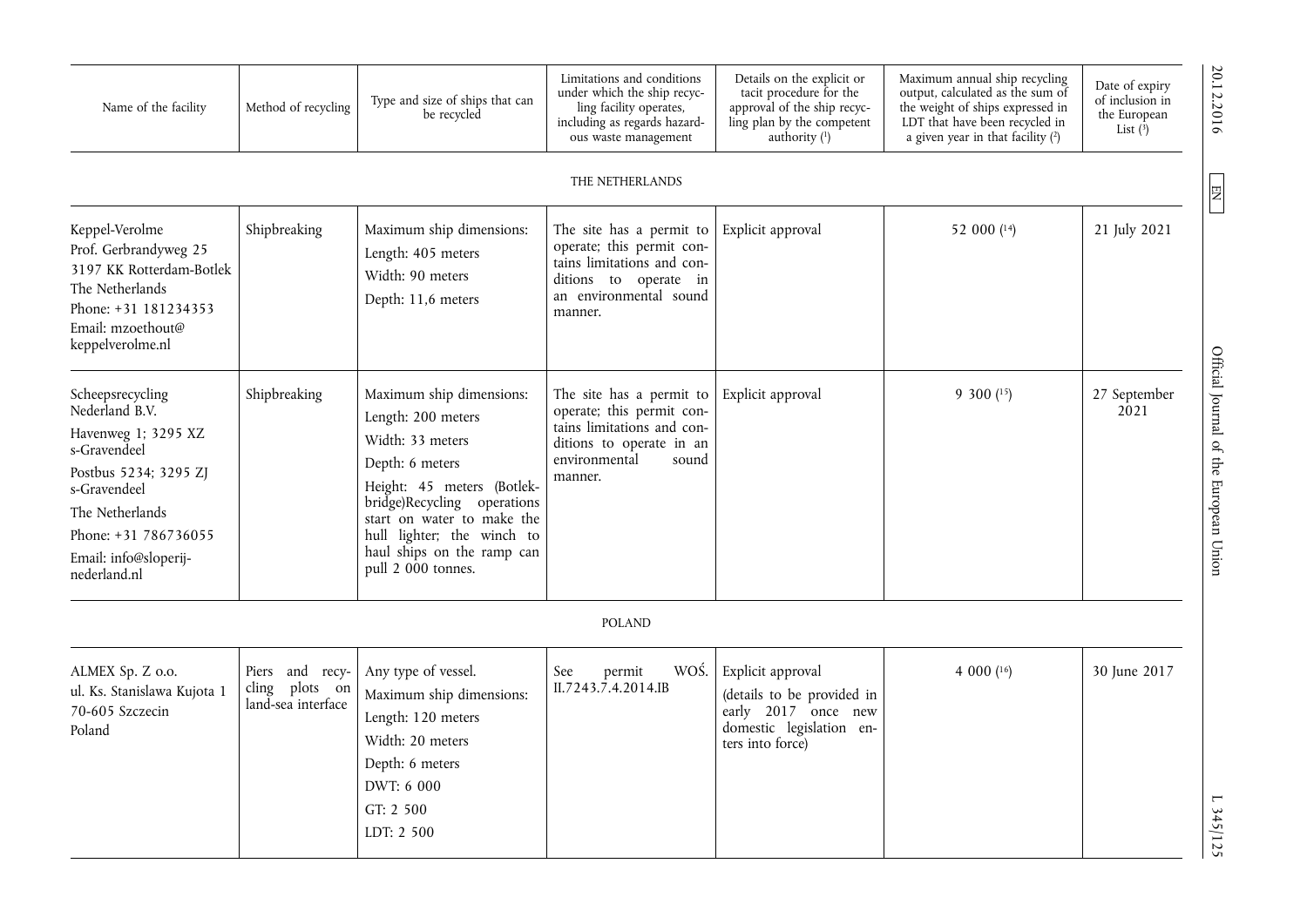| Name of the facility                                                                                                                             | Method of recycling                                                                                                                                                       | Type and size of ships that can<br>be recycled                                                                                                                                                                                                                               | Limitations and conditions<br>under which the ship recyc-<br>ling facility operates,<br>including as regards hazard-<br>ous waste management | Details on the explicit or<br>tacit procedure for the<br>approval of the ship recyc-<br>ling plan by the competent<br>authority $(1)$        | Maximum annual ship recycling<br>output, calculated as the sum of<br>the weight of ships expressed in<br>LDT that have been recycled in<br>a given year in that facility $(2)$ | 345/126<br>Date of expiry<br>of inclusion in<br>the European<br>List $(\overline{3})$ |
|--------------------------------------------------------------------------------------------------------------------------------------------------|---------------------------------------------------------------------------------------------------------------------------------------------------------------------------|------------------------------------------------------------------------------------------------------------------------------------------------------------------------------------------------------------------------------------------------------------------------------|----------------------------------------------------------------------------------------------------------------------------------------------|----------------------------------------------------------------------------------------------------------------------------------------------|--------------------------------------------------------------------------------------------------------------------------------------------------------------------------------|---------------------------------------------------------------------------------------|
|                                                                                                                                                  |                                                                                                                                                                           |                                                                                                                                                                                                                                                                              | <b>PORTUGAL</b>                                                                                                                              |                                                                                                                                              |                                                                                                                                                                                | $\Xi$                                                                                 |
| Navalria — Docas,<br>Construções e Reparações<br><b>Navais</b><br>Porto Comercial, Terminal<br>Sul, Apartado 39, 3811-<br>901 Aveiro<br>Portugal | Dry dock dis-<br>mantling, decon-<br>tamination<br>and<br>dismantling<br>on<br>horizontal<br>an<br>plane and<br>in-<br>clined plane, ac-<br>cording to the<br>ship's size | Nominal capacity of the hor-<br>izontal plane: 700 tonnes<br>Nominal capacity of the in-<br>clined plane: 900 tonnes                                                                                                                                                         | <b>SPAIN</b>                                                                                                                                 | Conditions applied to<br>the activity are defined<br>in specifications annexed<br>to Title (AL $n.°$ 5/2015/<br>CCDRC, of 26 January<br>2016 | 1 900 tonnes $(17)$                                                                                                                                                            | 26 January<br>2020<br>Official Journal of the European Union                          |
|                                                                                                                                                  |                                                                                                                                                                           |                                                                                                                                                                                                                                                                              |                                                                                                                                              |                                                                                                                                              |                                                                                                                                                                                |                                                                                       |
| DDR VESSELS XXI, S.L.<br>Port of 'El Musel'<br>Gijon<br>Spain<br>Phone: +34 630144416<br>Email: abarredo@ddr-<br>vessels.com                     | Dismantling<br>ramp                                                                                                                                                       | All types of vessel, except<br>nuclear<br>Maximum ship dimensions:<br>Length: 84,95 meters<br>(Ships up to 169,9 meters<br>which can operate a zero<br>rollover or negative ramp<br>movement may be accepted<br>depending on the outcome<br>of a detailed feasibility study) | The limitations are in-<br>cluded in the integrated<br>environmental<br>authoris-<br>ation.                                                  | No express procedure de-<br>fined yet.                                                                                                       | 0(18)                                                                                                                                                                          | 28 July 2020<br>20.12.2016                                                            |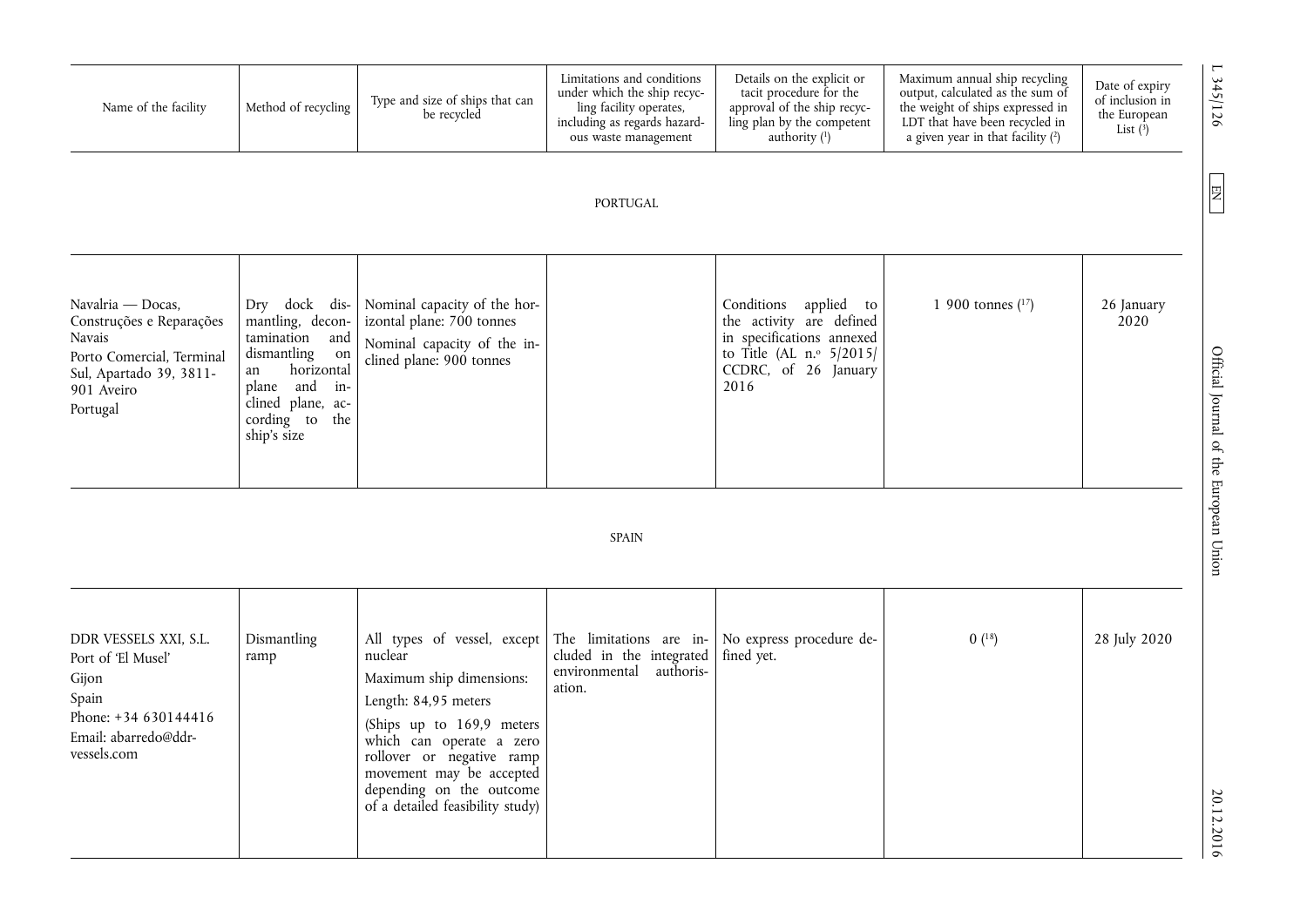| Name of the facility                                                                                                                                                                                                               | Method of recycling                                                                                              | Type and size of ships that can<br>be recycled                                                                                                                                                                                                                                 | Limitations and conditions<br>under which the ship recyc-<br>ling facility operates,<br>including as regards hazard-<br>ous waste management                                                                                                                                                                                           | Details on the explicit or<br>tacit procedure for the<br>approval of the ship recyc-<br>ling plan by the competent<br>authority $(1)$                                                                                                                                                                                                                                            | Maximum annual ship recycling<br>output, calculated as the sum of<br>the weight of ships expressed in<br>LDT that have been recycled in<br>a given year in that facility $(2)$ | Date of expiry<br>of inclusion in<br>the European<br>List $(3)$ |
|------------------------------------------------------------------------------------------------------------------------------------------------------------------------------------------------------------------------------------|------------------------------------------------------------------------------------------------------------------|--------------------------------------------------------------------------------------------------------------------------------------------------------------------------------------------------------------------------------------------------------------------------------|----------------------------------------------------------------------------------------------------------------------------------------------------------------------------------------------------------------------------------------------------------------------------------------------------------------------------------------|----------------------------------------------------------------------------------------------------------------------------------------------------------------------------------------------------------------------------------------------------------------------------------------------------------------------------------------------------------------------------------|--------------------------------------------------------------------------------------------------------------------------------------------------------------------------------|-----------------------------------------------------------------|
|                                                                                                                                                                                                                                    |                                                                                                                  |                                                                                                                                                                                                                                                                                | UNITED KINGDOM                                                                                                                                                                                                                                                                                                                         |                                                                                                                                                                                                                                                                                                                                                                                  |                                                                                                                                                                                |                                                                 |
| Able UK Limited<br>Teesside Environmental<br>Reclamation and Recycling<br>Centre<br>Graythorp Dock<br>Tees Road<br>Hartlepool<br>Cleveland<br><b>TS25 2DB</b><br>United Kingdom<br>Phone: +44 1642806080<br>Email: info@ableuk.com | Ship dismantling<br>and<br>associated<br>treatment author-<br>with<br>dry<br>ised<br>dock<br>and<br>wet<br>berth | Any vessel within the dimen-<br>sions authorised within the<br>permit.<br>Maximum ship dimensions:<br>Length: 337,5 meters<br>Beam: 120 meters<br>Draft: 6,65 meters                                                                                                           | The facility has a Ship Re-<br>cycling Facility Plan that<br>meets the requirements of<br>the EU Regulations.<br>The site is authorised by<br>way of a permit (Refer-<br>EPR/VP3296ZM<br>ence<br>that limits the operations<br>and places conditions on<br>the operator of the facil-<br>ity.                                          | The approval mechanism<br>is via a joint competent<br>authority (Environment<br>Agency and Health and<br>Safety<br>Executive)<br>agreement on the Ship<br>Recycling Facility Plan<br>that<br>formally<br>is<br>authorised via a variation<br>of an existing Environ-<br>mental Permit.                                                                                           | 66 340 (19)                                                                                                                                                                    | 6 October<br>2020                                               |
| Harland and Wolff Heavy<br>Industries Limited<br>Queen's Island<br>Belfast<br>BT3 9DU<br>United Kingdom<br>Phone: +44 2890458456<br>Email: trevor.hutchinson@<br>harland-wolff.com                                                 | Ship dismantling<br>and<br>associated<br>treatment<br>authorised<br>with<br>dry dock,<br>and<br>wet berth        | Any vessels with the dimen-<br>sions detailed in the agreed<br>Working Plan.<br>Maximum ship dimensions:<br>The main dock (the largest)<br>is 556 m $\times$ 93 m $\times$ 1.2 m<br>DWT, and can take vessels<br>up to this size. This largest<br>dry dock is 1,2 million DWT. | The facility has a Ship<br>Recycling Facility Plan<br>that meets the require-<br>ments of the EU Regula-<br>The<br>tions.<br>site<br>is<br>authorised by way of<br>a waste management li-<br>cence, authorisation num-<br>ber $LN/07/21/V2$ that<br>limits the operations and<br>places conditions on the<br>operator of the facility. | The approval mechanism<br>is via a joint competent<br>authority agreement be-<br>tween The Northern Ire-<br>land Environment Agency<br>(NIEA) and The Health<br>and Safety Executive for<br>Northern Ireland (HSENI)<br>on the Ship Recycling Fa-<br>cility Plan that is formally<br>authorised via the modifi-<br>cation of an existing<br>waste management li-<br>cence (WML). | 13 200 $(20)$                                                                                                                                                                  | 3 August<br>2020                                                |